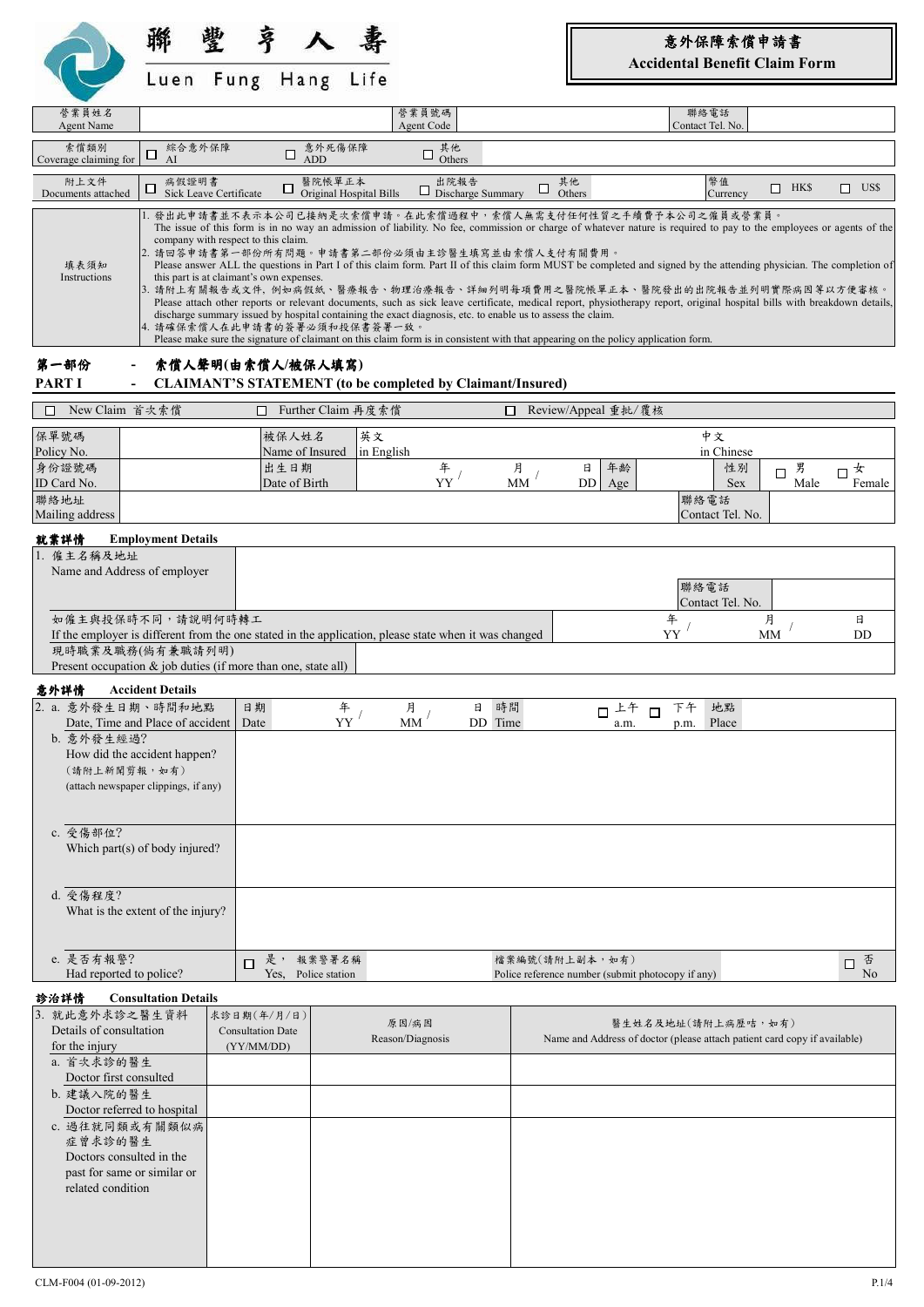| <b>Hospitalization Details</b><br>住院詳情                                                                                                                                                                                                                                                                                                                                                                                                                                  |             |                                              |                          |             |                                  |                                                |                               |                               |
|-------------------------------------------------------------------------------------------------------------------------------------------------------------------------------------------------------------------------------------------------------------------------------------------------------------------------------------------------------------------------------------------------------------------------------------------------------------------------|-------------|----------------------------------------------|--------------------------|-------------|----------------------------------|------------------------------------------------|-------------------------------|-------------------------------|
| 4. 就此意外入住<br>入院日期(年/月/日)<br>出院日期(年/月/日)                                                                                                                                                                                                                                                                                                                                                                                                                                 |             | 原因/病因                                        |                          |             |                                  | 醫院名稱及地址(請附上病歷咭,如有)                             |                               |                               |
| 的醫院資料<br>Date of Admission<br>Date of Discharge                                                                                                                                                                                                                                                                                                                                                                                                                         |             | Reason/Diagnosis                             |                          |             |                                  | Name and Address of hospital                   |                               |                               |
| Details of hospital<br>(YY/MM/DD)<br>(YY/MM/DD)                                                                                                                                                                                                                                                                                                                                                                                                                         |             |                                              |                          |             |                                  | (please attach patient card copy if available) |                               |                               |
| confinement for the                                                                                                                                                                                                                                                                                                                                                                                                                                                     |             |                                              |                          |             |                                  |                                                |                               |                               |
| injury                                                                                                                                                                                                                                                                                                                                                                                                                                                                  |             |                                              |                          |             |                                  |                                                |                               |                               |
|                                                                                                                                                                                                                                                                                                                                                                                                                                                                         |             |                                              |                          |             |                                  |                                                |                               |                               |
|                                                                                                                                                                                                                                                                                                                                                                                                                                                                         |             |                                              |                          |             |                                  |                                                |                               |                               |
|                                                                                                                                                                                                                                                                                                                                                                                                                                                                         |             |                                              |                          |             |                                  |                                                |                               |                               |
| 有否於住院期間離院?                                                                                                                                                                                                                                                                                                                                                                                                                                                              | 是,<br>□     | 時間及原因                                        |                          |             |                                  |                                                |                               | 否<br>□                        |
| Have you taken any home leave during confinement?                                                                                                                                                                                                                                                                                                                                                                                                                       | Yes.        | Duration & Reason                            |                          |             |                                  |                                                |                               | No                            |
| 受傷情況<br><b>Extent of Injury</b>                                                                                                                                                                                                                                                                                                                                                                                                                                         |             |                                              |                          |             |                                  |                                                |                               |                               |
| 6. a. 請詳述現時受傷情況                                                                                                                                                                                                                                                                                                                                                                                                                                                         |             |                                              |                          |             |                                  |                                                |                               |                               |
| Please describe the current condition of the injury                                                                                                                                                                                                                                                                                                                                                                                                                     |             |                                              |                          |             |                                  |                                                |                               |                               |
| b. 閣下何時開始不能工作?                                                                                                                                                                                                                                                                                                                                                                                                                                                          |             |                                              |                          |             | 年<br>YY                          |                                                | 月                             | 日<br><b>DD</b>                |
| When did you become unable to engage in employment or business?<br>c. 請詳述由受傷至今,不能工作之時期                                                                                                                                                                                                                                                                                                                                                                                  |             | 受傷日期(年/月/日)                                  |                          |             |                                  |                                                | MM<br>不能工作之時期                 |                               |
| Please state period of absence from work since                                                                                                                                                                                                                                                                                                                                                                                                                          |             | Date of Injury (YY/MM/DD)                    | 原因/病因<br>Reason          |             |                                  |                                                | Period absent from work       |                               |
| the injury                                                                                                                                                                                                                                                                                                                                                                                                                                                              |             |                                              |                          |             |                                  |                                                |                               |                               |
|                                                                                                                                                                                                                                                                                                                                                                                                                                                                         |             |                                              |                          |             |                                  |                                                |                               |                               |
|                                                                                                                                                                                                                                                                                                                                                                                                                                                                         |             |                                              |                          |             |                                  |                                                |                               |                               |
|                                                                                                                                                                                                                                                                                                                                                                                                                                                                         |             |                                              |                          |             |                                  |                                                |                               |                               |
| d. 閣下是否已恢復工作或預料恢復工作?                                                                                                                                                                                                                                                                                                                                                                                                                                                    | 是<br>$\Box$ |                                              | 年<br>月                   | 日           | 否<br>□                           | 原因                                             |                               |                               |
| Did you return or expect to return to work?                                                                                                                                                                                                                                                                                                                                                                                                                             | Yes         |                                              | YY<br><b>MM</b>          | DD          | No Reason                        |                                                |                               |                               |
| 其他資料<br><b>Other Information</b>                                                                                                                                                                                                                                                                                                                                                                                                                                        |             |                                              |                          |             |                                  |                                                |                               |                               |
| 7. a. 有否向僱主遞交病假證明書?                                                                                                                                                                                                                                                                                                                                                                                                                                                     | 是,<br>□     | 從                                            | 年<br>月                   | 日           | 至                                | 年                                              | 月                             | 否<br>日<br>$\Box$              |
| Did you file a sick leave certificate to your employer?                                                                                                                                                                                                                                                                                                                                                                                                                 | Yes,        | From                                         | YY<br><b>MM</b>          | DD to       |                                  | YY                                             | <b>MM</b>                     | DD<br>No                      |
| b. 有否就此次意外申請勞工賠償?                                                                                                                                                                                                                                                                                                                                                                                                                                                       | 是,          | 申請日期                                         |                          | 年<br>YY     | 月<br>MM                          | 日<br>DD                                        |                               | 否<br>$\Box$<br>N <sub>o</sub> |
| Did you file a claim for Employee's Compensation?<br>閣下曾否因同一事故申索/接受其他機構包括保險公司、政府及僱主之傷殘保障賠償?(如是者,請提供以下資料)<br>8.                                                                                                                                                                                                                                                                                                                                                          |             | Yes, Date of Submission                      |                          |             |                                  |                                                |                               |                               |
| Are you claiming/receiving similar benefit for the same event with any other organizations including insurance company, the government, and employer                                                                                                                                                                                                                                                                                                                    |             |                                              |                          |             |                                  |                                                |                               | 否<br>是                        |
| compensation? (If yes, please provide the following information)                                                                                                                                                                                                                                                                                                                                                                                                        |             |                                              |                          |             |                                  |                                                | ◻                             | Yes<br>$\Box$ No              |
| 保險公司/機構                                                                                                                                                                                                                                                                                                                                                                                                                                                                 |             | 保障類別/保單號碼/團體保險編號                             |                          |             | 申索/接受之傷殘保障賠償                     |                                                |                               | 結果/狀況                         |
| Insurance Company/Organization                                                                                                                                                                                                                                                                                                                                                                                                                                          |             | Benefit Type / Policy No. / Group Member No. |                          |             | Benefits Amount Claimed/Received |                                                |                               | Result/Status                 |
|                                                                                                                                                                                                                                                                                                                                                                                                                                                                         |             |                                              |                          |             |                                  |                                                |                               |                               |
|                                                                                                                                                                                                                                                                                                                                                                                                                                                                         |             |                                              |                          |             |                                  |                                                |                               |                               |
|                                                                                                                                                                                                                                                                                                                                                                                                                                                                         |             |                                              |                          |             |                                  |                                                |                               |                               |
|                                                                                                                                                                                                                                                                                                                                                                                                                                                                         |             |                                              |                          |             |                                  |                                                |                               |                               |
| 聲明及授權                                                                                                                                                                                                                                                                                                                                                                                                                                                                   |             |                                              |                          |             |                                  |                                                |                               |                               |
| 本<br>人謹此明白及同意<br>申請書的一切陳述及答案,不論是否本人親手所寫,就本人所知所信,均為事實無訛;                                                                                                                                                                                                                                                                                                                                                                                                                 |             |                                              |                          |             |                                  |                                                |                               |                               |
|                                                                                                                                                                                                                                                                                                                                                                                                                                                                         |             |                                              |                          |             |                                  |                                                |                               |                               |
| 明白本人/我們提供的資料為聯豐亨人壽保險股份有限公司(以下簡稱「貴公司」)提供保險業務所需,並可能使用於下列目的:<br>(2)                                                                                                                                                                                                                                                                                                                                                                                                        |             |                                              |                          |             |                                  |                                                |                               |                               |
| 保險或財務有關的產品或服務,包括但不限於保險、理財、退休金或退休金計劃,或該等產品或服務的申請及任何更改、變更、取消、續期及/或復效的申請;<br>時向本人/我們推薦及提供產品及/或服務,及執行、維持、管理及營運該等產品及/或服務                                                                                                                                                                                                                                                                                                                                                     |             |                                              |                          |             |                                  |                                                |                               |                               |
| 索僧,或該等索僧的調查、分析、處理、評估、釐定或回應該等索僧                                                                                                                                                                                                                                                                                                                                                                                                                                          |             |                                              |                          |             |                                  |                                                |                               |                               |
| 任何代位權;<br>或偵查罪行、欺詐及其他不誠實的行為;及                                                                                                                                                                                                                                                                                                                                                                                                                                           |             |                                              |                          |             |                                  |                                                |                               |                               |
| 各方(無論在澳門特別行政區境內或境外)作為上述列出目的之用<br>保險及索償調查公司、有關的保險行業協會及聯會                                                                                                                                                                                                                                                                                                                                                                                                                 |             |                                              |                          |             |                                  |                                                |                               |                               |
| 任何向昔公司及/或其相關聯公司提供業務運作有關的行政、電訊、電腦、市場推廣及/或其他服務的代理人、承包人、商業夥伴及第三方服務供應者;<br>根據對貴公司具法律約束力的規定,或因監管或其他管理機構所要求貴公司遵守的指引,履行對任何人士的披露責任;                                                                                                                                                                                                                                                                                                                                             |             |                                              |                          |             |                                  |                                                |                               |                               |
| 仕何對頁公司有秌密頁仕的人。                                                                                                                                                                                                                                                                                                                                                                                                                                                          |             |                                              |                          |             |                                  |                                                |                               |                               |
| 本人/我們明白本人/我們有權查閱及要求更正由貴公司持有有關本人/我們及/或受保人的個人資料;及/或要求不將該等個人資料用於直接促銷的用途。如有需要,本人/我們可向貴公司提出,地址:澳門新口岸宋玉生廣場 398<br>(3)<br>號中航大廈四樓。                                                                                                                                                                                                                                                                                                                                             |             |                                              |                          |             |                                  |                                                |                               |                               |
| 我們明白及授權,且不得撤回:<br>本人/我們授權貴公司可向有關的保險行業協會及聯會和該等協會及聯會的會員從保險業內收集的資料中查聞及/或核對本人/我們及/或受保人任何資料。                                                                                                                                                                                                                                                                                                                                                                                 |             |                                              |                          |             |                                  |                                                |                               |                               |
| 任何知悉或擁有本人/我們/被保人之工作、病假記錄、意外或損失(任何類別)之詳情、健康狀況、病歷或任何治療或諮詢記錄及曾為或將為本人/我們/被保人診治之機構、組織或人士,向貴公司透露有關資料。即使本人/我們<br>(2)                                                                                                                                                                                                                                                                                                                                                           |             |                                              |                          |             |                                  |                                                |                               |                               |
| 被保人死亡或喪失能力,此授權書仍然存有法律效力,而本人/我們/被保人之繼承人及轉讓人亦會受此授權書約束。此授權書之正本與副本同屬有效。<br>(3)<br>貴公司或任何其認可之驗身醫生或化驗所,替本人/我們/被保人進行所需之醫療評估及測試,並對本人/我們/被保人之健康狀況進行審核及評估,作為處理本申請及其後與之有關的賠償事宜。此等化驗包括,但並不限於,贈                                                                                                                                                                                                                                                                                      |             |                                              |                          |             |                                  |                                                |                               |                               |
| 固醇及有關之血脂肪、糖尿病、腎或肝功能失常、愛滋病或感染人體免疫力缺乏症病毒、免疫系統失常或體內藥物、毒品、尼古丁及其他代謝產物之含量等化驗。<br>Declaration & Authorization                                                                                                                                                                                                                                                                                                                                                                  |             |                                              |                          |             |                                  |                                                |                               |                               |
| IT IS UNDERSTOOD AND AGREED:<br>All statements and answers in this application whether or not written by my own hand are complete and true to the best of my knowledge and belief;<br>(1)                                                                                                                                                                                                                                                                               |             |                                              |                          |             |                                  |                                                |                               |                               |
| (2)<br>The information provided by me/us to Luen Fung Hang Life Limited (hereinafter called "the Company") is collected to enable the Company to carry on insurance business and may be used for the purpose of :                                                                                                                                                                                                                                                       |             |                                              |                          |             |                                  |                                                |                               |                               |
| processing and/or approving applications for products and/or services and additions, alterations, variations, cancellations, renewals, and reinstatements of such products and/or services which may include, without limitati<br>provident fund or scheme, or other financial products or services;                                                                                                                                                                    |             |                                              |                          |             |                                  |                                                |                               |                               |
| offering and providing products and/or services to me/us from time to time, and administering, maintaining, managing and operating such products and/or services;<br>- any claim or investigation, analyzing, processing, assessing, determining or responding of such claims;                                                                                                                                                                                          |             |                                              |                          |             |                                  |                                                |                               |                               |
| - exercising any right of subrogation;                                                                                                                                                                                                                                                                                                                                                                                                                                  |             |                                              |                          |             |                                  |                                                |                               |                               |
| preventing and/or detecting crimes, fraud and other dishonest behavior; and<br>may be transferred to the following parties (whether within or outside the Macau Special Administrative Region) for the purposes set out as above :                                                                                                                                                                                                                                      |             |                                              |                          |             |                                  |                                                |                               |                               |
| - reinsurance and claims investigation companies, relevant insurance industry associations and federations, and members of such industry associations and federations;<br>agents, contractors, business partners, and third party service providers who provide administration, telecommunications, computer, marketing, and/or other services to the Company and/or any of its affiliated companies in                                                                 |             |                                              |                          |             |                                  |                                                |                               |                               |
| with the operation of business;<br>- any person to whom the Company is under an obligation to make disclosure under the requirements of any law binding on the Company or under and for the purposes of any guidelines issued by regulatory or other authorities                                                                                                                                                                                                        |             |                                              |                          |             |                                  |                                                |                               |                               |
| which the Company are expected to comply;                                                                                                                                                                                                                                                                                                                                                                                                                               |             |                                              |                          |             |                                  |                                                |                               |                               |
| - any other person under a duty of confidentiality to the Company which has undertaken to keep such information confidential.<br>(3)<br>I/We understand that I/We have the right to obtain access to and to request correction of any personal information concerning myself/ourselves and/or the Insured Person(s) held by the Company and/or not to use data for dir                                                                                                  |             |                                              |                          |             |                                  |                                                |                               |                               |
| purpose. Requests for such access can be made to the Company, address: No. 398 Alameda Dr. Carlos D'Assumpcao, Edificio CNAC, 4 Andar, Macau.<br>IT IS UNDERSTOOD AND IRREVOCABY AUTHORIZED:                                                                                                                                                                                                                                                                            |             |                                              |                          |             |                                  |                                                |                               |                               |
| The Company is hereby authorized to obtain access to and/or to verify any data provided by me/us and/or the Insured Person(s) with the information collected by the relevant insurance industry associations and federations,<br>(1)                                                                                                                                                                                                                                    |             |                                              |                          |             |                                  |                                                |                               |                               |
| such industry associations and federations from the insurance industry.<br>(2)<br>any organization, institution, or individual that has any record or knowledge of my/our/the Insured's employment, sick leave records, accident or loss details (of any sorts), health, medical history or any treatment or adv                                                                                                                                                        |             |                                              |                          |             |                                  |                                                |                               |                               |
| by an authorized representative of the Company may disclose any such information. This authorization shall bind my/our/the Insured's successors and assigns and remain valid notwithstanding my/our/the Insured's death or inc<br>as legally possible. A photocopy of this authorization shall be as valid as the original.                                                                                                                                             |             |                                              |                          |             |                                  |                                                |                               |                               |
| (3)<br>The Company or any of its approved medical examiners or laboratories to perform the necessary medical assessment and tests to underwrite and evaluate my/our/the Insured's health status in relation to this application and a<br>therefrom. These tests may include, but are not limited to, tests for cholesterol and related blood lipids, diabetes, liver or kidney disorders, acquired immunodeficiency syndrome (AIDS), infection by any human immunodefic |             |                                              |                          |             |                                  |                                                |                               |                               |
| immune disorder or the presence of medications drugs, nicotine or their metabolites.                                                                                                                                                                                                                                                                                                                                                                                    |             |                                              |                          |             |                                  |                                                |                               |                               |
|                                                                                                                                                                                                                                                                                                                                                                                                                                                                         |             |                                              |                          |             |                                  |                                                |                               |                               |
|                                                                                                                                                                                                                                                                                                                                                                                                                                                                         |             |                                              |                          |             |                                  |                                                |                               |                               |
|                                                                                                                                                                                                                                                                                                                                                                                                                                                                         |             |                                              |                          |             |                                  |                                                |                               |                               |
| 日期 (年/月/日)<br>索償人/被保人身份證號碼                                                                                                                                                                                                                                                                                                                                                                                                                                              |             |                                              | 索償人/被保人姓名                |             |                                  |                                                | 索償人/被保人簽署                     |                               |
| Date (YY/MM/DD)<br>ID Card No. of Insured Claimant                                                                                                                                                                                                                                                                                                                                                                                                                      |             |                                              | Name of Insured/Claimant |             |                                  |                                                | Signature of Claimant/Insured |                               |
|                                                                                                                                                                                                                                                                                                                                                                                                                                                                         |             |                                              |                          |             |                                  |                                                |                               |                               |
|                                                                                                                                                                                                                                                                                                                                                                                                                                                                         |             |                                              |                          |             |                                  |                                                |                               |                               |
| 日期 (年/月/日)<br>代理人/見證人身份證號碼                                                                                                                                                                                                                                                                                                                                                                                                                                              |             |                                              | 代理人/見證人姓名                |             |                                  |                                                | 代理人/見證人簽署                     |                               |
| Date (YY/MM/DD)<br>ID Card No. of Agent/Witness                                                                                                                                                                                                                                                                                                                                                                                                                         |             |                                              | Name of Agent/Witness    |             |                                  |                                                | Signature of Agent/Witness    |                               |
| Date Received<br>Claim No.                                                                                                                                                                                                                                                                                                                                                                                                                                              | Captured By | Signature Verified by                        | Checked By               | Approved By |                                  |                                                | Remarks                       |                               |
| 公司專用<br><b>FOR OFFICE</b>                                                                                                                                                                                                                                                                                                                                                                                                                                               |             |                                              |                          |             |                                  |                                                |                               |                               |
| <b>USE ONLY</b>                                                                                                                                                                                                                                                                                                                                                                                                                                                         |             |                                              |                          |             |                                  |                                                |                               |                               |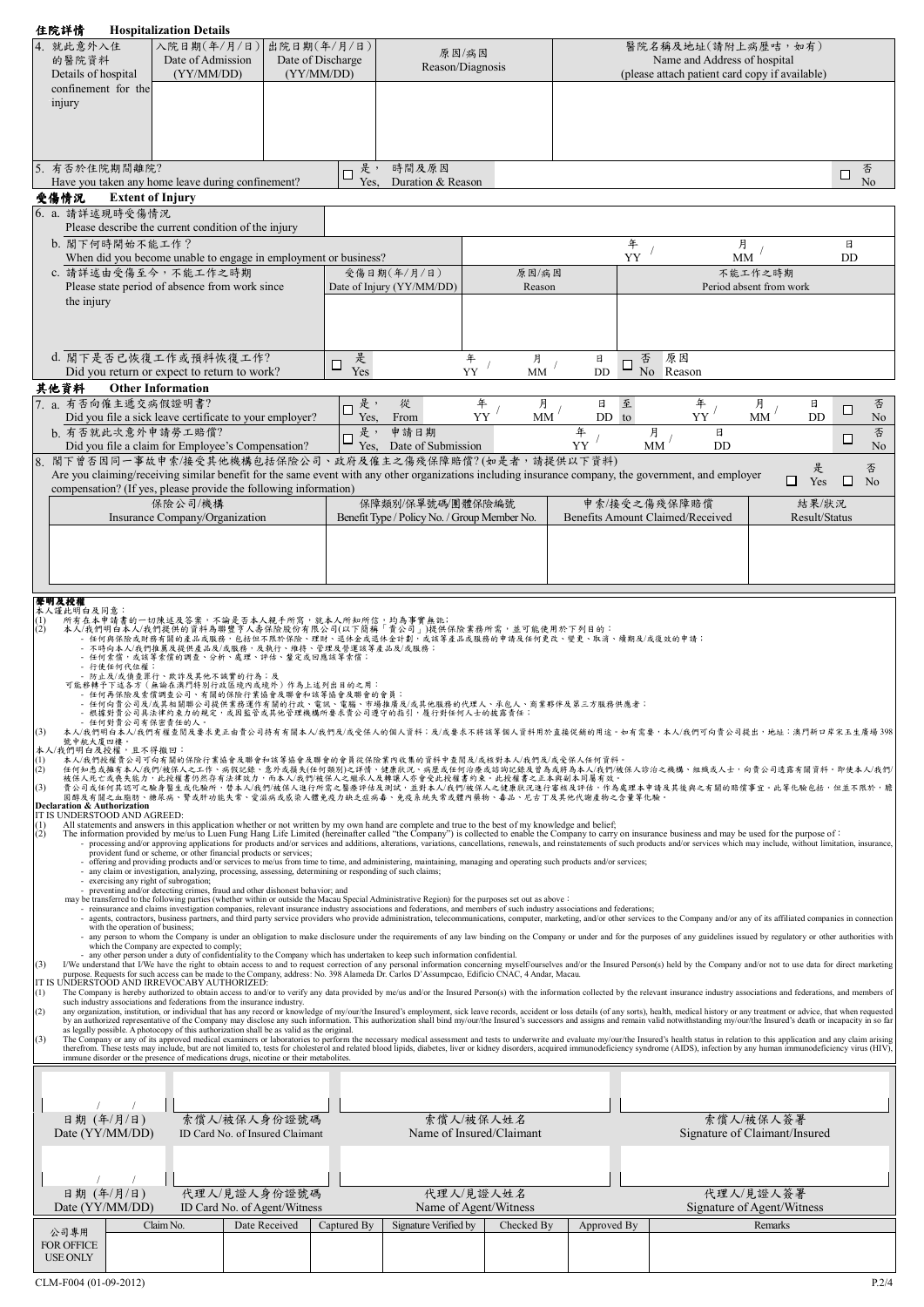| 第二部份    | 醫生診斷報告(索償人自費由主診醫生填寫) |
|---------|----------------------|
| _______ |                      |

| <b>PART II</b> | $\blacksquare$                                                                                                         |           |                      |      |                               |             |           | ATTENDING PHYSICIAN'S STATEMENT (to be completed by attending physician at claimant's expense) |             |                         |               |                    |                        |
|----------------|------------------------------------------------------------------------------------------------------------------------|-----------|----------------------|------|-------------------------------|-------------|-----------|------------------------------------------------------------------------------------------------|-------------|-------------------------|---------------|--------------------|------------------------|
|                | 1. Name of Patient                                                                                                     |           |                      |      |                               |             | Age / Sex |                                                                                                | ID Card No. |                         |               |                    |                        |
| 2.             | a. Date of first consultation for<br>the patient's injury                                                              |           |                      | YYYY |                               | $\text{MM}$ | $\rm DD$  | Date of accident                                                                               | YYYY        |                         | $\text{MM}{}$ |                    | $\mathbf{D}\mathbf{D}$ |
|                | b. Was there evidence of an external and visible bruise or wound at first visit?                                       |           |                      |      |                               |             |           |                                                                                                |             | $\hfill \square$ Yes    | $\Box$        | N <sub>o</sub>     |                        |
|                | c. Which part of the body injured?                                                                                     |           |                      |      |                               |             |           |                                                                                                |             |                         |               |                    |                        |
|                |                                                                                                                        |           |                      |      |                               |             |           |                                                                                                |             |                         |               |                    |                        |
|                |                                                                                                                        |           |                      |      |                               |             |           |                                                                                                |             |                         |               |                    |                        |
|                |                                                                                                                        |           |                      |      |                               |             |           |                                                                                                |             |                         |               |                    |                        |
|                | d. Describe the cause, character and the extent of injury                                                              |           |                      |      |                               |             |           |                                                                                                |             |                         |               |                    |                        |
|                |                                                                                                                        |           |                      |      |                               |             |           |                                                                                                |             |                         |               |                    |                        |
|                |                                                                                                                        |           |                      |      |                               |             |           |                                                                                                |             |                         |               |                    |                        |
|                |                                                                                                                        |           |                      |      |                               |             |           |                                                                                                |             |                         |               |                    |                        |
|                |                                                                                                                        |           |                      |      |                               |             |           |                                                                                                |             |                         |               |                    |                        |
|                | e. As a result of the injury, has the patient been treated for any of the following? If yes, please give details.      |           |                      |      |                               |             |           |                                                                                                |             | $\Box$ Yes              |               | $\Box$ No          |                        |
|                |                                                                                                                        | Treatment |                      |      | Date<br>(YY/MM/DD)            |             |           | Details of Treatment (type, frequency, result, etc.)                                           |             |                         |               |                    |                        |
|                | 1. Hospitalization                                                                                                     |           | $\Box$ Yes $\Box$ No |      | Name of Hospital:             |             |           |                                                                                                |             |                         |               |                    |                        |
|                |                                                                                                                        |           |                      |      | Date of Admission (YY/MM/DD): |             |           |                                                                                                |             |                         |               |                    |                        |
|                |                                                                                                                        |           |                      |      | Date of Discharge (YY/MM/DD): |             |           |                                                                                                |             |                         |               |                    |                        |
|                |                                                                                                                        |           |                      |      |                               |             |           |                                                                                                |             |                         |               |                    |                        |
|                | 2. Surgery                                                                                                             |           | $\Box$ Yes $\Box$ No |      |                               |             |           |                                                                                                |             |                         |               |                    |                        |
|                |                                                                                                                        |           |                      |      |                               |             |           |                                                                                                |             |                         |               |                    |                        |
|                | 3. X-rays                                                                                                              |           | $\Box$ Yes $\Box$ No |      |                               |             |           |                                                                                                |             |                         |               |                    |                        |
|                |                                                                                                                        |           |                      |      |                               |             |           |                                                                                                |             |                         |               |                    |                        |
|                | Special diagnostic                                                                                                     |           |                      |      |                               |             |           |                                                                                                |             |                         |               |                    |                        |
|                | 4.<br>procedures                                                                                                       |           | $\Box$ Yes $\Box$ No |      |                               |             |           |                                                                                                |             |                         |               |                    |                        |
|                |                                                                                                                        |           |                      |      |                               |             |           |                                                                                                |             |                         |               |                    |                        |
|                | 5. Suturing                                                                                                            |           | $\Box$ Yes $\Box$ No |      |                               |             |           |                                                                                                |             |                         |               |                    |                        |
|                |                                                                                                                        |           |                      |      |                               |             |           |                                                                                                |             |                         |               |                    |                        |
|                | 6. Physiotherapy                                                                                                       |           | $\Box$ Yes $\Box$ No |      |                               |             |           |                                                                                                |             |                         |               |                    |                        |
|                |                                                                                                                        |           |                      |      |                               |             |           |                                                                                                |             |                         |               |                    |                        |
|                |                                                                                                                        |           |                      |      |                               |             |           |                                                                                                |             |                         |               |                    |                        |
|                | 7. Dressing                                                                                                            |           | $\Box$ Yes $\Box$ No |      |                               |             |           |                                                                                                |             |                         |               |                    |                        |
|                |                                                                                                                        |           |                      |      |                               |             |           |                                                                                                |             |                         |               |                    |                        |
|                | 8. Others                                                                                                              |           |                      |      |                               |             |           |                                                                                                |             |                         |               |                    |                        |
|                |                                                                                                                        |           |                      |      |                               |             |           |                                                                                                |             |                         |               |                    |                        |
|                | f. Did the patient consult any other physicians or admit in hospital for the same injury? If yes, please give details. |           |                      |      |                               |             |           |                                                                                                |             | $\hfill \square$<br>Yes |               | $\qquad \qquad$ No |                        |
|                | Consultation Date/                                                                                                     |           |                      |      |                               |             |           |                                                                                                |             |                         |               |                    |                        |
|                | Period of Confinement<br>(YY/MM/DD)                                                                                    |           |                      |      | Diagnosis/Treatment           |             |           | Name and Address of other physicians/hospitals                                                 |             |                         |               |                    |                        |
|                |                                                                                                                        |           |                      |      |                               |             |           |                                                                                                |             |                         |               |                    |                        |
|                |                                                                                                                        |           |                      |      |                               |             |           |                                                                                                |             |                         |               |                    |                        |
|                |                                                                                                                        |           |                      |      |                               |             |           |                                                                                                |             |                         |               |                    |                        |
|                |                                                                                                                        |           |                      |      |                               |             |           |                                                                                                |             |                         |               |                    |                        |
|                |                                                                                                                        |           |                      |      |                               |             |           |                                                                                                |             |                         |               |                    |                        |
|                |                                                                                                                        |           |                      |      |                               |             |           |                                                                                                |             |                         |               |                    |                        |
|                |                                                                                                                        |           |                      |      |                               |             |           |                                                                                                |             |                         |               |                    |                        |
|                |                                                                                                                        |           |                      |      |                               |             |           |                                                                                                |             |                         |               |                    |                        |

f